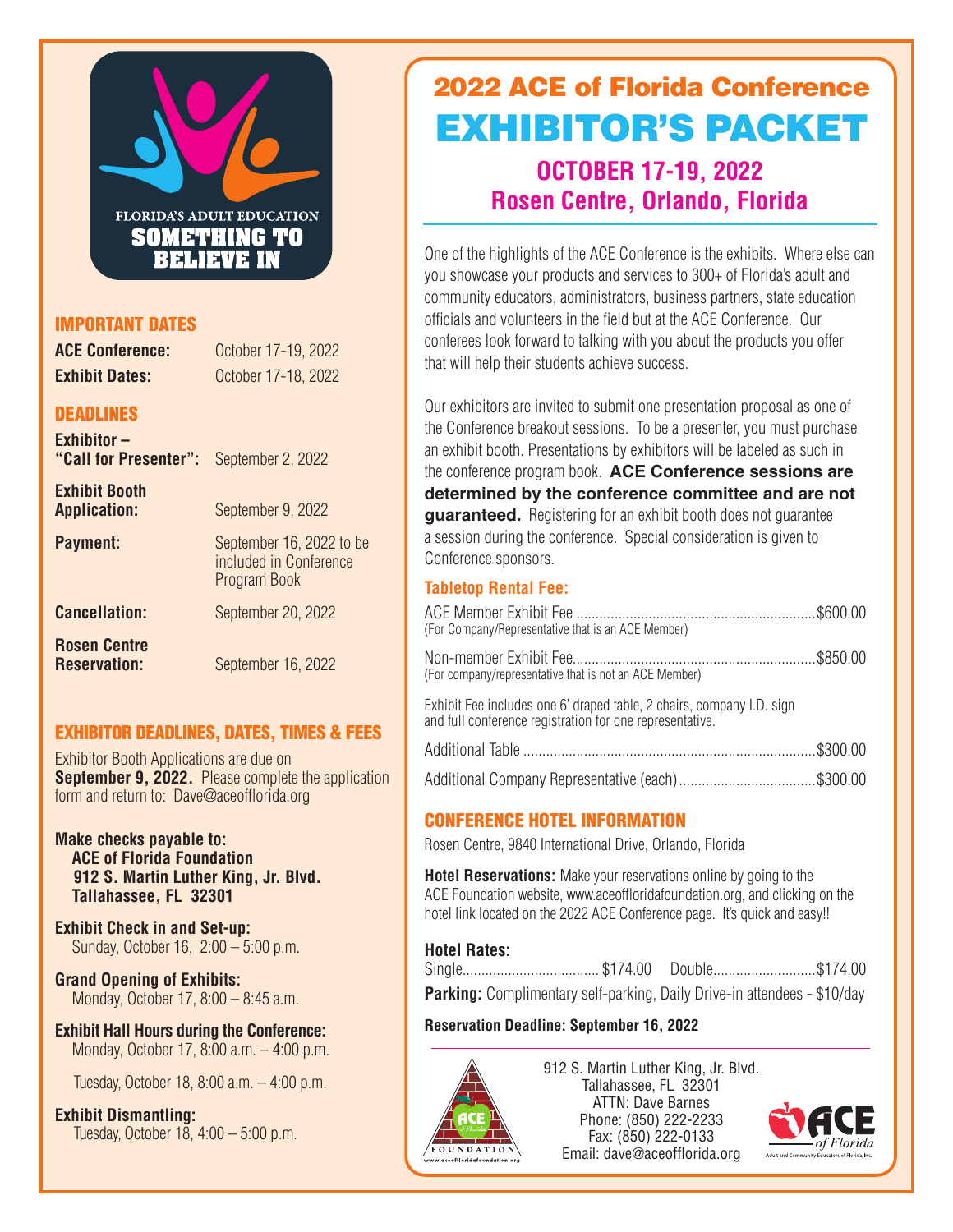#### TABLE ASSIGNMENTS

This year, ACE will have tabletop exhibits set up by the Rosen Centre. Table assignments will be made by ACE of Florida, Inc. based upon conference sponsorships and the date that contracts are paid. The Exhibit Application deadline is September 9, 2022. All exhibit and sponsorship payments should be received by ACE no later than September 16, 2022 to be included in the Conference Program Book.

#### EXHIBIT BOOTH

Each tabletop rental will include one 6' draped table, two chairs, company I.D. sign and full conference registration for one representative.

#### CANCELLATION/REFUNDS

To cancel your exhibit reservation, ACE must receive a written notice by September 20, 2022. After this date, all cancellations are non-refundable.

#### INTERNET SERVICES

Free wireless internet service will be available in all guest and meeting rooms. Please note that service may be slow. If you require wireless internet at your exhibit booth, ACE recommends using YOUR COMPANY air card or purchasing wireless connection from Encore Global with the Rosen Centre. Please see "Electrical Hook-up" for more information.

#### EXHIBITOR ELIGIBILITY

ACE of Florida, Inc. reserves the right to determine the eligibility of any company for inclusion in the conference and reserves the right to reject, affect or prohibit any exhibit in whole or in part, or any exhibitor or his/her representative. No refund will be made as a result of the removal.

#### EXHIBITOR RELOCATION

No exhibitor will be allowed to assign, sublet or share the space assigned without the prior written consent of ACE of Florida, Inc.

#### EXHIBIT CONTRACT

The exhibitor agrees to indemnify and hold harmless ACE of Florida, Inc., the ACE Exhibits Committee, the ACE Conference and official conference service contractors for any claim arising out of acts of negligence of exhibitors, their agents or employees. Each exhibitor must keep at least one representative in his/her booth during all show hours.

#### **SECURITY**

ACE of Florida, Inc. will provide security in the exhibit area after the scheduled exhibit hours. Security during the published show hours is the responsibility of the exhibitor.

#### LIABILITY

The exhibitor agrees to make no claim for any reason against ACE of Florida, Inc., the ACE Exhibits Committee, the ACE Conference and any contractors for loss, theft, damage or destruction of goods, nor for any damage to his/her business by reason of the exhibit; nor for any injury to himself/ herself or employees; nor for any action of any nature of the Conference, or its' members, officers, committee, agents or

#### SHIPPING GUIDELINES AND INFORMATION

All boxes and packages are received through the Rosen Centre.

Packages are accepted (7) days prior to arrival.

Each item should be clearly marked with the following:

ACE of Florida Conference – October 17-19 Name of person who will be on-site asking for materials Boxes numbered (1 of 2, 2 of 2, etc.) Rosen Centre 9840 International Dr. Orlando, FL 32819

Please advise our hotel contact, Hassane Boulhane, **(407) 990-1289** or **hboulhane@rosencentre.com,** of any special arrangements or requirements concerning your materials. The Hotel is not responsible for perishable items. A labor charge will be assessed if the Hotel's assistance is required in unloading vehicles and/ or moving items to storage areas.

#### HANDLING FEES (Receiving):

| Letters, envelopes under 1 lb.:                           | No charge                  |
|-----------------------------------------------------------|----------------------------|
| Boxes, cases, letters/envelopes                           |                            |
| over 1 lb., pallets:                                      | \$1.00 per lb.             |
| Storage (7 days prior to arrival): \$5.00 per box per day |                            |
|                                                           | \$50.00 per pallet per day |

#### HANDLING FEES (Shipping with own account):

| Letters, envelopes                | \$5.00 per piece    |
|-----------------------------------|---------------------|
| Federal Express/UPS provided      |                     |
| boxes/tubes                       | \$5.00 per piece    |
| Boxes, cases, booths up to 50 lb. | \$10.00 per piece   |
| Boxes, cases, booths over 50 lb.  | \$20.00 per piece   |
| Pallets                           | \$100.00 per pallet |
|                                   |                     |

Pack Room Management reserves the right NOT to accept boxes which are damaged during shipping, or are deemed too large or unsafe. No freight is accepted after 5:00 p.m.

#### **All arrangements with regard to shipping must be prepaid.**

#### ELECTRICAL HOOK-UP

Electric services will be purchased through Encore Global and billed directly to the exhibitor. Please refer to the "Exhibitor Services Packet" included in your exhibitor packet or visit https:// www.aceoffloridafoundation.org/ for additional information. All service forms can be emailed directly to rcexhibits@encoreglobal.com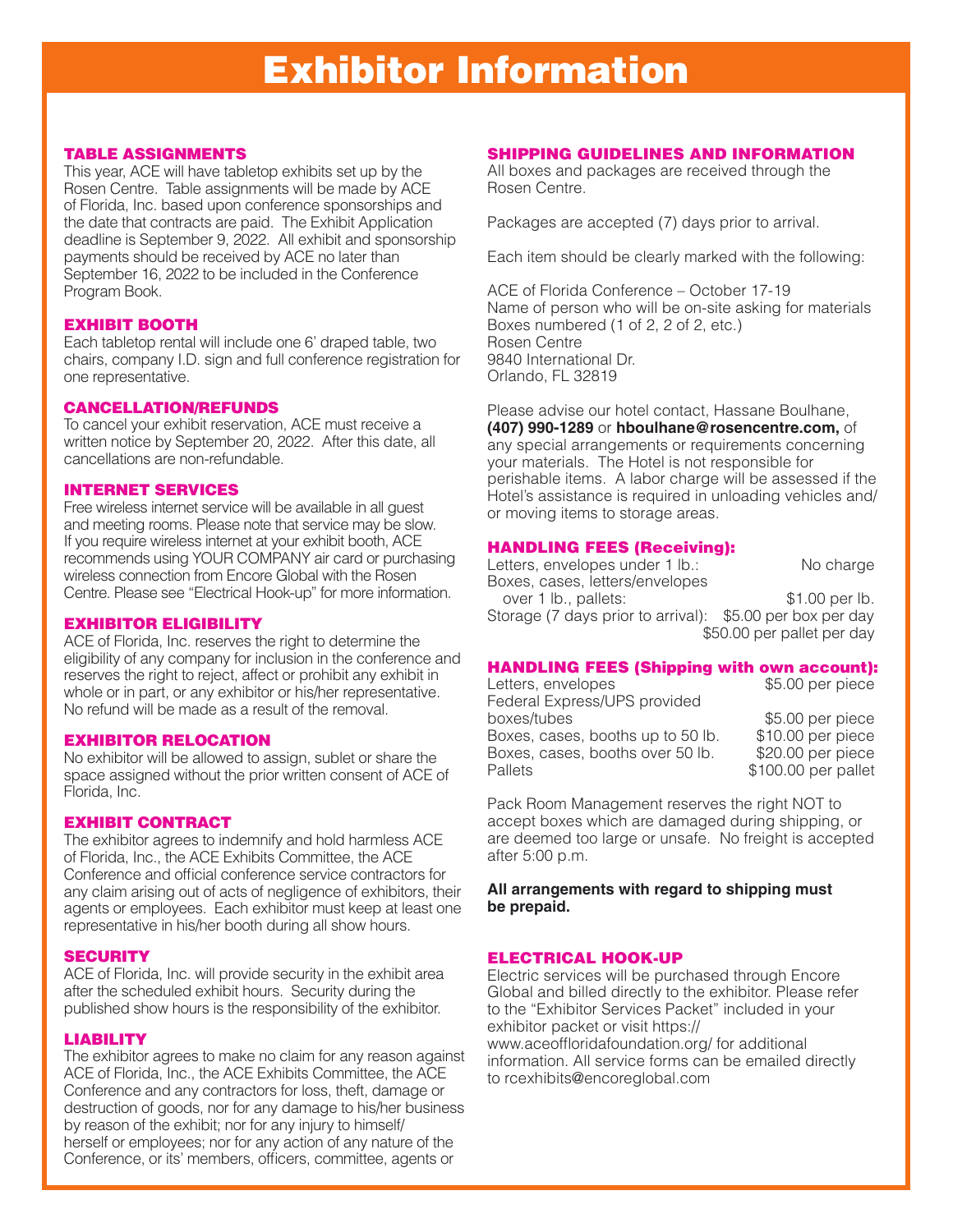### Exhibit Fee includes one 6' draped table, 2 chairs, company I.D. sign and full conference registration for one representative. Exhibitor Application

| Exhibit fee includes one 6' draped table, two chairs, company I.D. sign and full conference registration for ONE representative. |  |  |  |  |
|----------------------------------------------------------------------------------------------------------------------------------|--|--|--|--|
| Additional representatives pay a \$300 registration fee.                                                                         |  |  |  |  |

| PLEASE PRINT CLEARLY                                                                                                                                                                                                           |                                                                                                           |                            |                           |                      |                                                 |
|--------------------------------------------------------------------------------------------------------------------------------------------------------------------------------------------------------------------------------|-----------------------------------------------------------------------------------------------------------|----------------------------|---------------------------|----------------------|-------------------------------------------------|
|                                                                                                                                                                                                                                |                                                                                                           |                            |                           |                      |                                                 |
| (Please print name exactly as you want it listed in the conference book.)                                                                                                                                                      |                                                                                                           |                            |                           |                      |                                                 |
|                                                                                                                                                                                                                                |                                                                                                           |                            |                           |                      |                                                 |
| Company website (address will be printed in the Conference Book) Learness Company website (address will be printed in the Conference Book)                                                                                     |                                                                                                           |                            |                           |                      |                                                 |
|                                                                                                                                                                                                                                |                                                                                                           |                            |                           |                      |                                                 |
|                                                                                                                                                                                                                                |                                                                                                           |                            |                           |                      |                                                 |
|                                                                                                                                                                                                                                |                                                                                                           |                            |                           |                      |                                                 |
|                                                                                                                                                                                                                                |                                                                                                           |                            |                           |                      |                                                 |
|                                                                                                                                                                                                                                |                                                                                                           |                            |                           |                      |                                                 |
|                                                                                                                                                                                                                                |                                                                                                           |                            |                           |                      |                                                 |
|                                                                                                                                                                                                                                |                                                                                                           |                            |                           |                      |                                                 |
| <b>DO YOU PLAN TO ATTEND?</b>                                                                                                                                                                                                  |                                                                                                           |                            |                           |                      | *There will be an                               |
| Sunday's Welcome Reception                                                                                                                                                                                                     | $(7:00-8:30PM)$                                                                                           | $\Box$ YES                 | <b>NO</b><br>$\mathbf{I}$ |                      | additional charge                               |
| Monday's Trivia Night                                                                                                                                                                                                          | $(8:00-10:00PM)$                                                                                          | $\Box$ YES                 | <b>NO</b>                 |                      | for any special meal<br>request other than      |
| Tuesday's Luncheon<br>Tuesday's President's Reception                                                                                                                                                                          | $(12:30-1:30PM)$<br>$(7:30-11:00PM)$                                                                      | $\Box$ Yes<br>$\sqcap$ Yes | $\square$ NO<br>$\Box$ No | $\Box$ *Vegetarian   | vegetarian. Please                              |
| Wednesday's Awards Luncheon                                                                                                                                                                                                    | $(12:00-1:30PM)$                                                                                          | $\Box$ YES                 | $\Box$ NO                 | $\Box$ *Vegetarian   | contact the ACE Office<br>for more information. |
| Is this your first ACE Conference?                                                                                                                                                                                             |                                                                                                           | $\Box$ YES                 | $\Box$ NO                 |                      | (850) 222-2233.                                 |
|                                                                                                                                                                                                                                |                                                                                                           |                            |                           |                      |                                                 |
|                                                                                                                                                                                                                                | Tabletop ACE Member Exhibit Fee @ \$600.00 each<br>(for Company/Representative that is an ACE Member)     |                            |                           | $=$                  |                                                 |
|                                                                                                                                                                                                                                | Tabletop Non-Member Exhibit Fee @ \$850.00 each<br>(for Company/Representative that is not an ACE Member) |                            |                           | $=$                  |                                                 |
|                                                                                                                                                                                                                                | Additional Company Representatives @ \$300.00 each                                                        |                            |                           | $\sim$<br>$=$        |                                                 |
| Additional Table @ \$300.00 each                                                                                                                                                                                               |                                                                                                           |                            |                           | $\frac{1}{2}$<br>$=$ |                                                 |
|                                                                                                                                                                                                                                |                                                                                                           |                            |                           | $=$                  |                                                 |
| Program Advertising: Size Ad: Price                                                                                                                                                                                            |                                                                                                           |                            |                           | $=$                  |                                                 |
|                                                                                                                                                                                                                                |                                                                                                           |                            |                           |                      |                                                 |
|                                                                                                                                                                                                                                |                                                                                                           | <b>GRAND TOTAL</b>         |                           | \$<br>$=$            |                                                 |
|                                                                                                                                                                                                                                | PLEASE ATTACH A BRIEF DESCRIPTION OF EXHIBIT                                                              |                            |                           |                      |                                                 |
|                                                                                                                                                                                                                                |                                                                                                           | (LIMIT TO 50 WORDS)        |                           |                      |                                                 |
| We agree to abide by the exhibit rules outlined by ACE of Florida, Inc. and to all conditions under which the exhibit space is leased to the<br>association. Said exhibit rules and conditions become a part of this contract. |                                                                                                           |                            |                           |                      |                                                 |
| Authorized Signature_                                                                                                                                                                                                          |                                                                                                           |                            |                           |                      |                                                 |
|                                                                                                                                                                                                                                |                                                                                                           |                            |                           |                      |                                                 |
|                                                                                                                                                                                                                                |                                                                                                           |                            |                           |                      |                                                 |
|                                                                                                                                                                                                                                |                                                                                                           |                            |                           |                      |                                                 |
|                                                                                                                                                                                                                                |                                                                                                           |                            |                           |                      |                                                 |
| Method of payment: □ Check □ Credit Card                                                                                                                                                                                       |                                                                                                           |                            |                           |                      |                                                 |
|                                                                                                                                                                                                                                |                                                                                                           |                            |                           |                      |                                                 |
|                                                                                                                                                                                                                                |                                                                                                           |                            |                           |                      |                                                 |

YOU MAY CALL IN PAYMENT INFORMATION TO LEIGH ANN, 850.222.2233

Retain a copy of this contract and send a copy via email to Dave@aceofflorida.org. Make checks payable to: ACE of Florida Foundation, Inc., 912 S. Martin Luther King, Jr. Blvd., Tallahassee, FL 32301 ATTN: Dave Barnes Phone: (850) 222-2233 Fax: (850) 222-0133.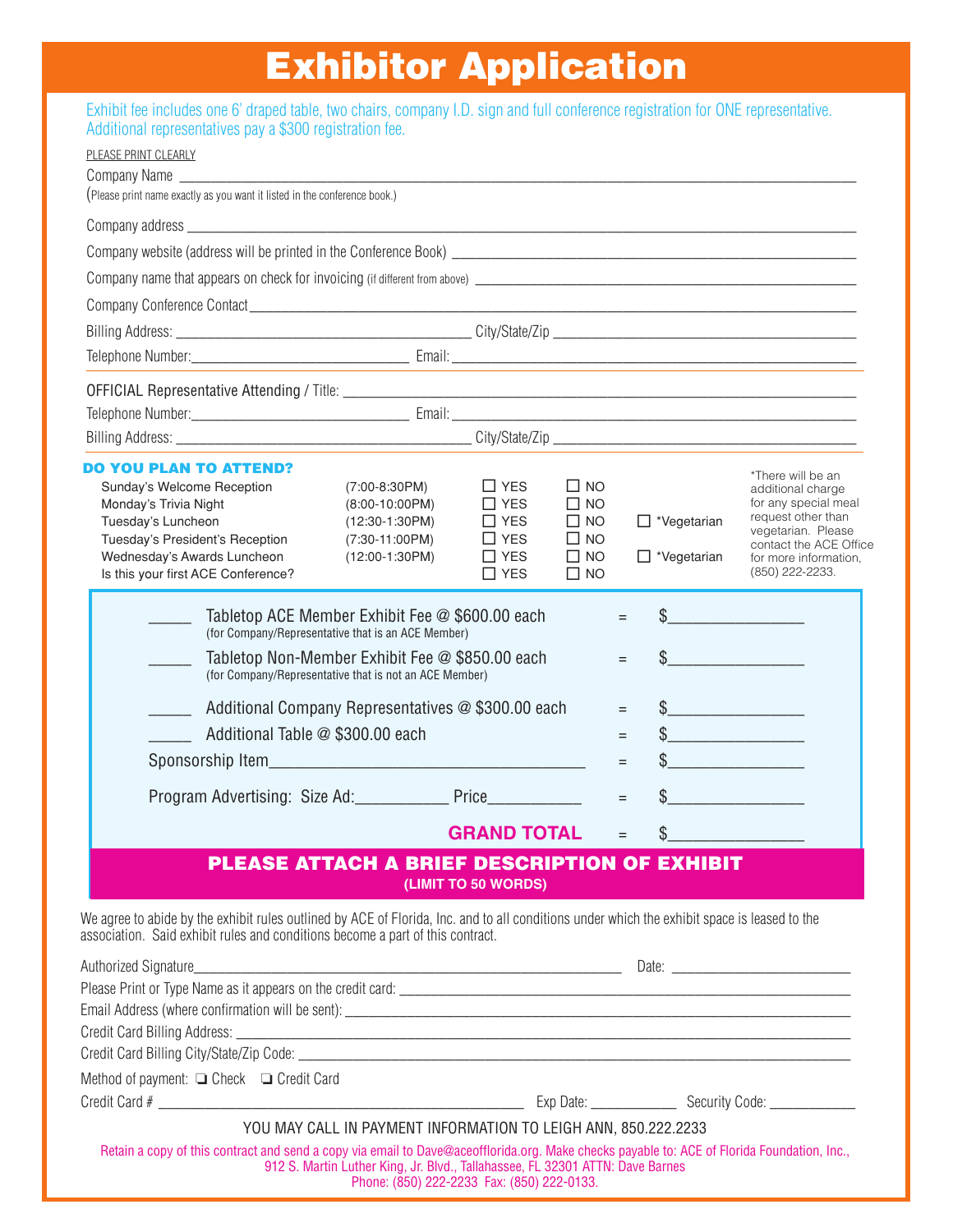# Exhibitor Application

| $\frac{1}{2}$ |  |
|---------------|--|
| m.            |  |
|               |  |
|               |  |
|               |  |

Additional Representative (additional \$300 registration fee) Name: \_\_\_\_\_\_\_\_\_\_\_\_\_\_\_\_\_\_\_\_\_\_\_\_\_\_\_\_\_\_\_\_\_\_\_\_\_\_\_\_\_\_\_\_\_\_\_\_\_\_\_\_\_

| Title:                                                                                                                                                                                                                         | Email: $\overline{\phantom{a}}$                                                                 |                                                                                        |                                                                                           |                                                    |                                                                                                       |
|--------------------------------------------------------------------------------------------------------------------------------------------------------------------------------------------------------------------------------|-------------------------------------------------------------------------------------------------|----------------------------------------------------------------------------------------|-------------------------------------------------------------------------------------------|----------------------------------------------------|-------------------------------------------------------------------------------------------------------|
| <b>DO YOU PLAN TO ATTEND?</b>                                                                                                                                                                                                  |                                                                                                 |                                                                                        |                                                                                           |                                                    |                                                                                                       |
| Sunday's Welcome Reception                                                                                                                                                                                                     | $(7:00-8:30PM)$                                                                                 | $\Box$ YES                                                                             | $\square$ NO                                                                              |                                                    | *There will be an<br>additional charge                                                                |
| Monday's Trivia Night                                                                                                                                                                                                          | $(8:00-10:00PM)$                                                                                | $\Box$ YES                                                                             | $\square$ NO                                                                              |                                                    | for any special meal                                                                                  |
| Tuesday's Luncheon                                                                                                                                                                                                             | $(12:30-1:30PM)$                                                                                | $\Box$ YES                                                                             | $\square$ NO                                                                              | $\Box$ *Vegetarian                                 | request other than<br>vegetarian. Please                                                              |
| Tuesday's President's Reception                                                                                                                                                                                                | $(7:30-11:00PM)$                                                                                | $\Box$ YES                                                                             | $\square$ NO                                                                              |                                                    | contact the ACE Office                                                                                |
| Wednesday's Awards Luncheon                                                                                                                                                                                                    | $(12:00-1:30PM)$                                                                                | $\Box$ YES                                                                             | $\square$ NO                                                                              | $\Box$ *Vegetarian                                 | for more information,                                                                                 |
| Is this your first ACE Conference?                                                                                                                                                                                             |                                                                                                 | $\Box$ YES                                                                             | $\square$ NO                                                                              |                                                    | (850) 222-2233.                                                                                       |
|                                                                                                                                                                                                                                |                                                                                                 |                                                                                        |                                                                                           |                                                    |                                                                                                       |
|                                                                                                                                                                                                                                |                                                                                                 |                                                                                        |                                                                                           |                                                    |                                                                                                       |
| <b>DO YOU PLAN TO ATTEND?</b>                                                                                                                                                                                                  |                                                                                                 |                                                                                        |                                                                                           |                                                    | *There will be an                                                                                     |
| Sunday's Welcome Reception                                                                                                                                                                                                     | $(7:00-8:30PM)$                                                                                 | $\Box$ YES                                                                             | $\square$ NO                                                                              |                                                    | additional charge                                                                                     |
| Monday's Trivia Night                                                                                                                                                                                                          | $(8:00-10:00PM)$                                                                                | $\Box$ YES                                                                             | $\Box$ NO                                                                                 |                                                    | for any special meal                                                                                  |
| Tuesday's Luncheon                                                                                                                                                                                                             | $(12:30-1:30PM)$                                                                                | $\Box$ YES                                                                             | $\square$ NO                                                                              | $\Box$ *Vegetarian                                 | request other than<br>vegetarian. Please                                                              |
| Tuesday's President's Reception                                                                                                                                                                                                | $(7:30-11:00PM)$                                                                                | $\Box$ YES                                                                             | $\square$ NO                                                                              |                                                    | contact the ACE Office                                                                                |
| Wednesday's Awards Luncheon                                                                                                                                                                                                    | $(12:00-1:30PM)$                                                                                | $\Box$ YES                                                                             | $\square$ NO                                                                              | $\Box$ *Vegetarian                                 | for more information,                                                                                 |
| Is this your first ACE Conference?                                                                                                                                                                                             |                                                                                                 | $\Box$ YES                                                                             | $\Box$ NO                                                                                 |                                                    | (850) 222-2233.                                                                                       |
| Title: Email: Email: Email: Email: Email: Email: Email: Email: Email: Email: Email: Email: Email: Email: Email: Email: Email: Email: Email: Email: Email: Email: Email: Email: Email: Email: Email: Email: Email: Email: Email |                                                                                                 |                                                                                        |                                                                                           |                                                    |                                                                                                       |
| <b>DO YOU PLAN TO ATTEND?</b><br>Sunday's Welcome Reception<br>Monday's Trivia Night<br>Tuesday's Luncheon<br>Tuesday's President's Reception<br>Wednesday's Awards Luncheon<br>Is this your first ACE Conference?             | $(7:00-8:30PM)$<br>$(8:00-10:00PM)$<br>$(12:30-1:30PM)$<br>$(7:30-11:00PM)$<br>$(12:00-1:30PM)$ | $\Box$ YES<br>$\Box$ YES<br>$\Box$ YES<br>$\square$ YES<br>$\square$ YES<br>$\Box$ YES | $\Box$ NO<br>$\square$ NO<br>$\square$ NO<br>$\square$ NO<br>$\square$ NO<br>$\square$ NO | $\Box$ *Vegetarian<br>$\Box$ *Vegetarian           | *There will be an<br>additional charge<br>request other than<br>vegetarian. Please<br>(850) 222-2233. |
| Additional Representative (additional \$300 registration fee) Name:<br><u> 1980 - Jan Stein Berlin, amerikan b</u><br>Title:_____                                                                                              |                                                                                                 |                                                                                        |                                                                                           | Email: <u>Andrea Barbara and and a statistical</u> | for any special meal<br>contact the ACE Office<br>for more information.                               |
| <b>DO YOU PLAN TO ATTEND?</b>                                                                                                                                                                                                  |                                                                                                 |                                                                                        |                                                                                           |                                                    |                                                                                                       |
| Sunday's Welcome Reception                                                                                                                                                                                                     | $(7:00-8:30PM)$                                                                                 | $\Box$ YES                                                                             | $\square$ NO                                                                              |                                                    | *There will be an                                                                                     |
| Monday's Trivia Night                                                                                                                                                                                                          | $(8:00-10:00PM)$                                                                                | $\Box$ YES                                                                             | $\square$ NO                                                                              |                                                    | additional charge                                                                                     |
| Tuesday's Luncheon                                                                                                                                                                                                             | $(12:30-1:30PM)$                                                                                | $\Box$ YES                                                                             | $\square$ NO                                                                              | $\Box$ *Vegetarian                                 | request other than                                                                                    |
| Tuesday's President's Reception                                                                                                                                                                                                | $(7:30-11:00PM)$                                                                                | $\Box$ YES                                                                             | $\Box$ NO                                                                                 |                                                    | for any special meal<br>vegetarian. Please                                                            |
| Wednesday's Awards Luncheon                                                                                                                                                                                                    | $(12:00-1:30PM)$                                                                                | $\Box$ YES                                                                             | $\square$ NO                                                                              | $\Box$ *Vegetarian                                 | contact the ACE Office                                                                                |
| Is this your first ACE Conference?                                                                                                                                                                                             |                                                                                                 | $\Box$ YES                                                                             | $\square$ NO                                                                              |                                                    | for more information,<br>(850) 222-2233.                                                              |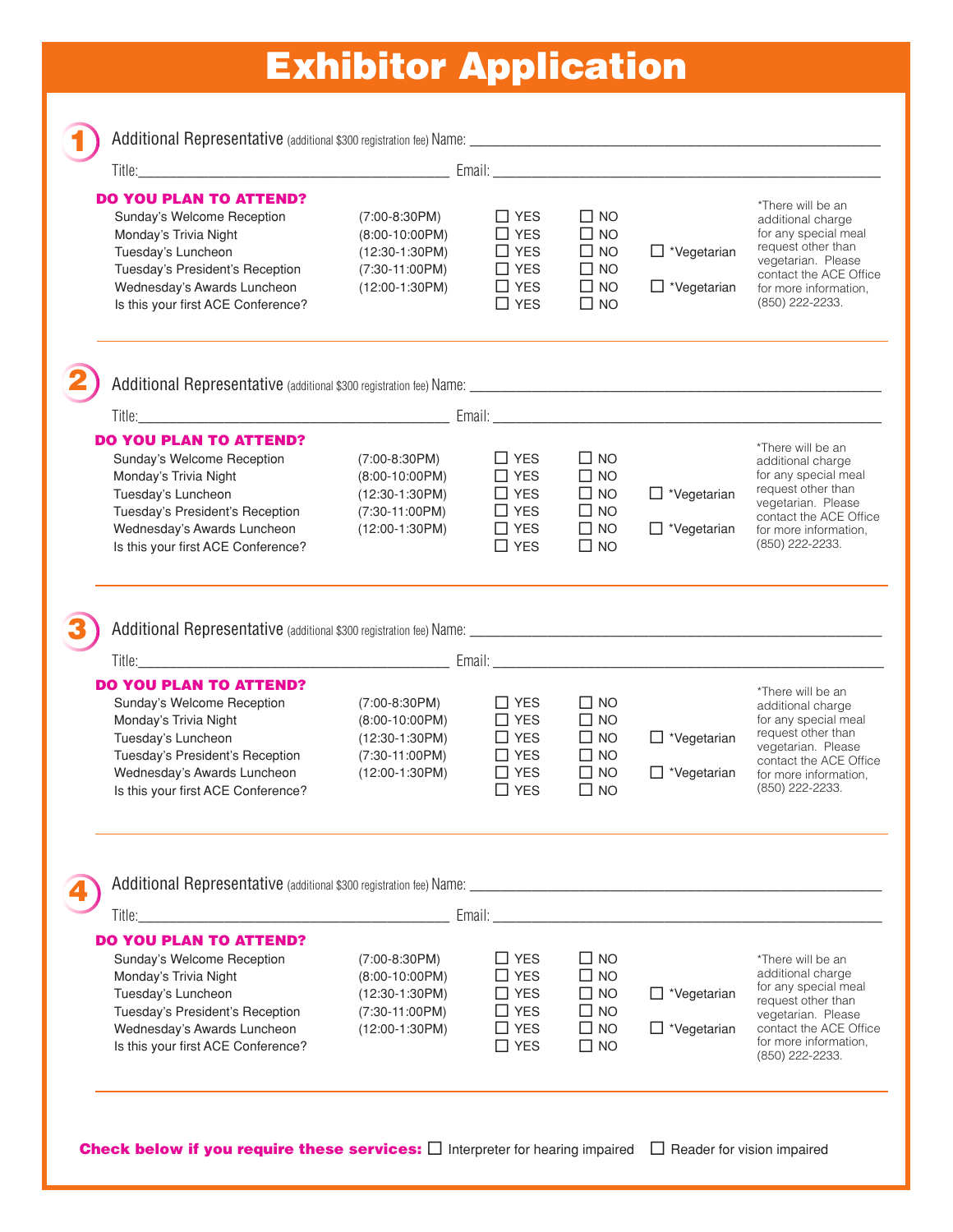# Conference Sponsorship Package Options

All sponsors will receive recognition during the Opening General Session, end of conference appreciation at the ACE Awards Luncheon, company name on conference signage at sponsored event, an opportunity to speak at sponsored event and recognition in the ACE Conference Program Book.

Sponsorship levels are listed below:

| LEVEL         | <b>SPONSOR CONTRIBUTION</b> |
|---------------|-----------------------------|
| PLATINUM      | $$10,000+$                  |
| GOLD          | $$4,000 - $9,999$           |
| <b>SILVER</b> | $$2,001 - $3,999$           |
| BRONZE        | $$1,000 - $2,000$           |

Additional benefits for selected sponsorship levels are listed below.

# **PLATINUM SPONSOR**

Receive "Official Sponsor" status on all ACE Conference correspondence, company logo on all conference advertising, complimentary six month advertising page link on the ACE website, V.I.P. booth location in the exhibitor's hall, one breakout session at the conference, two complimentary ACE Conference registrations, one complimentary half-page, full color ad in the ACE Report Conference Issue, one complimentary full-page ad in the Conference Program Book, an official "Thank You" on the Conference Program Book back cover and an ACE Alert announcing them as "Official Sponsor" of the Conference.

## **GOLD SPONSOR**

V.I.P. booth location in the exhibitor's hall, one complimentary ACE Conference registration, one breakout session at the conference and one complimentary 1/4 page color ad in the ACE Report Conference Issue.

| <b>EVENT</b>                            | <b>Sponsorship Contribution</b> |
|-----------------------------------------|---------------------------------|
| <b>SUNDAY, OCTOBER 16, 2022</b>         |                                 |
| <b>Welcome Reception</b>                | \$3,500                         |
| <b>MONDAY, OCTOBER 17, 2022</b>         |                                 |
| <b>Exhibit Grand Opening</b>            | \$3,000                         |
| Afternoon Refreshment Break             | \$2,500                         |
| <b>Trivia Night</b>                     | \$3,000                         |
| TUESDAY, OCTOBER 18, 2022               |                                 |
| Continental Breakfast                   | \$2,500                         |
| Mid Morning Refreshment Break           | \$2,500                         |
| Luncheon                                | Call for details                |
| Afternoon Refreshment Break             | \$2,500                         |
| President's Reception                   | \$4,500                         |
| <b>WEDNESDAY, OCTOBER 19, 2022</b>      |                                 |
| <b>ACE Awards Luncheon</b>              | Call for details                |
| <b>OTHER SPONSORSHIP OPPORTUNITIES:</b> |                                 |
| Conference App                          | \$2,500                         |